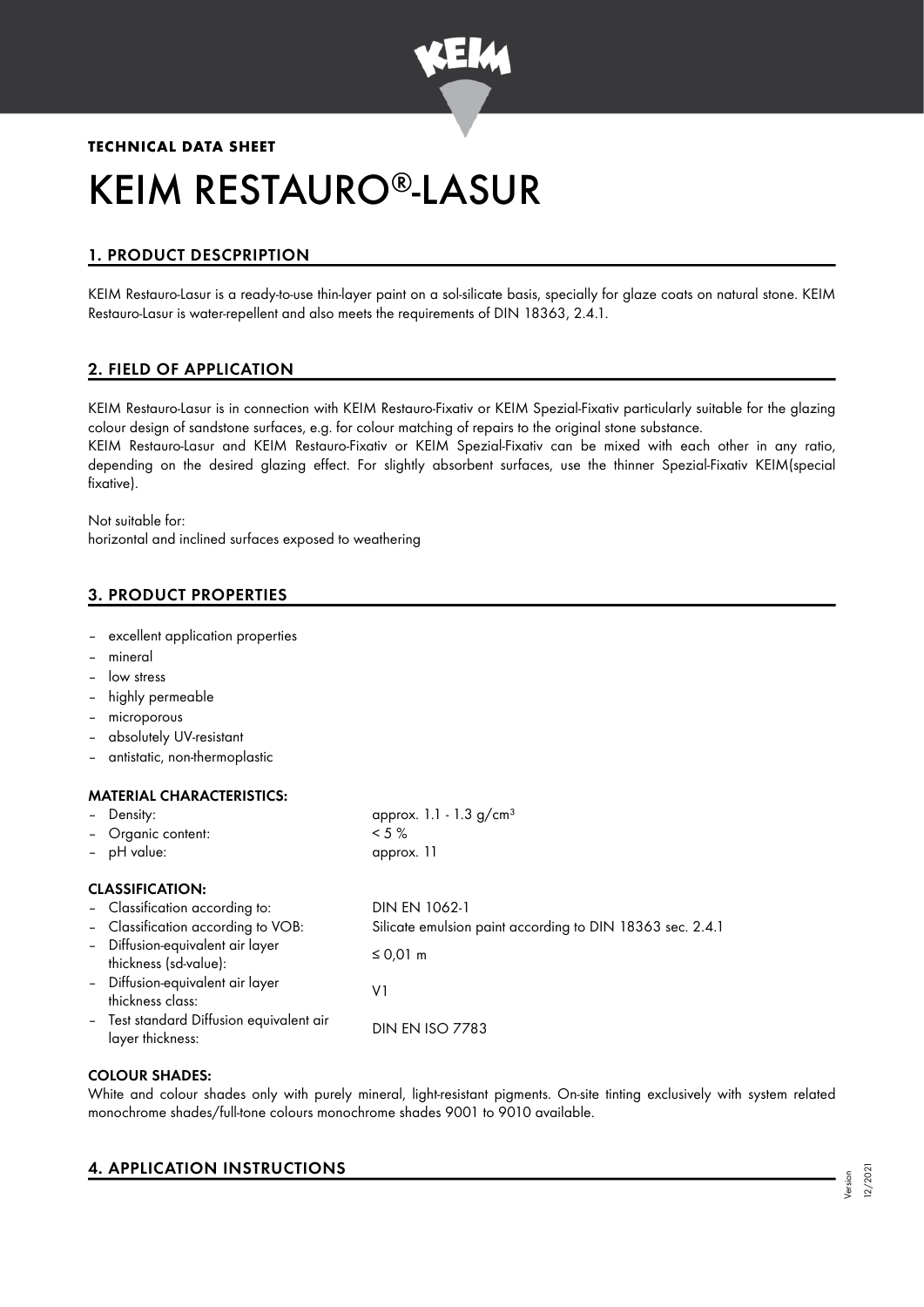#### SUBSTRATE PREPARATION:

The substrate must be dry, sound, free from chalking, clean and dust-free. Loose parts of existing coatings must be removed mechanically or by high-pressure water jetting. Defective areas must be filled and texture-matched using a suitable repair material. Any sintered layers on new renders must be removed with KEIM Ätzflüssigkeit (lime remover) according to instructions. New render areas (repairs) are generally to be pretreated with KEIM Ätzflüssigkeit (lime remover) according to the specifications in the Technical Data Sheet.

Pre-fixing: Strongly absorbing surfaces must be primed with undiluted KEIM Restauro-Fixativ. Please, refer to the Technical Data Sheet of the primer regarding application.

#### APPLICATION CONDITIONS:

Ambient and substrate temperature ≥ 5 °C during application and drying. Do not apply in direct sunlight or on sun-heated substrates. Protect surfaces from direct sun, wind and rain during and after application.

#### APPLICATION:

Glaze coats: In exterior areas, two coats of glaze are required due to the requirement for weather resistance. If a particularly transparent effect is desired, a single glaze coat is possible if a clear pre-fixation with KEIM Restauro-Fixativ is also applied.

Primer coat: The glaze primer coat should generally be applied heavily thinned with a brush. Dilution ratio here 1:1 bis 1:20 with KEIM Restauro-Fixativ or KEIM Spezial-Fixativ or KEIM Spezial-Fixativ (special fixative).

Final coat: The glaze finishing coat can be applied with undiluted KEIM Restauro-Lasur or, depending on the desired glaze effect, diluted with KEIM Restauro-Fixativ or KEIM Spezial-Fixativ or KEIM Spezial-Fixativ (special fixative).

Note additional moisture protection: Particularly with thin-layer glaze coats, additional moisture protection measures may be necessary on surfaces heavily exposed to water or to protect moisture-sensitive building materials. In such cases, a hydrophobic primer with KEIM Silangrund and KEIM Spezial-Fixativ (special fixative) as diluent is recommended.

#### DRYING TIME:

A waiting time of 12 hours is required between pre-fixation and the glaze coat.

Can be overcoated after 12 hours at the earliest (at 23°C and 50% RH). At higher relative humidity, layer thicknesses and/ or lower temperatures, drying is delayed accordingly.

In case of priming with KEIM Silangrund, the following glaze coat should be applied after approx. 4 hours.

#### CONSUMPTION:

approx. 0,15 l/m² for two coatings.

These material consumption values are guide values for smooth substrates. Exact consumption values must be determined by means of test areas.

#### CLEANING OF TOOLS:

Clean immediately with water.

# 5. PACKAGING

| <b>Container content</b> | Unit of measure | Quantity on pallet | Type of container |
|--------------------------|-----------------|--------------------|-------------------|
|                          |                 | 24                 | bucket            |
|                          |                 |                    | bucket            |
|                          |                 |                    | can               |

# 6. STORAGE

| max. storage time | <b>Storage conditions</b>                                 |
|-------------------|-----------------------------------------------------------|
| 12 months         | cool<br>frost-free<br>protected from heat and direct sun. |